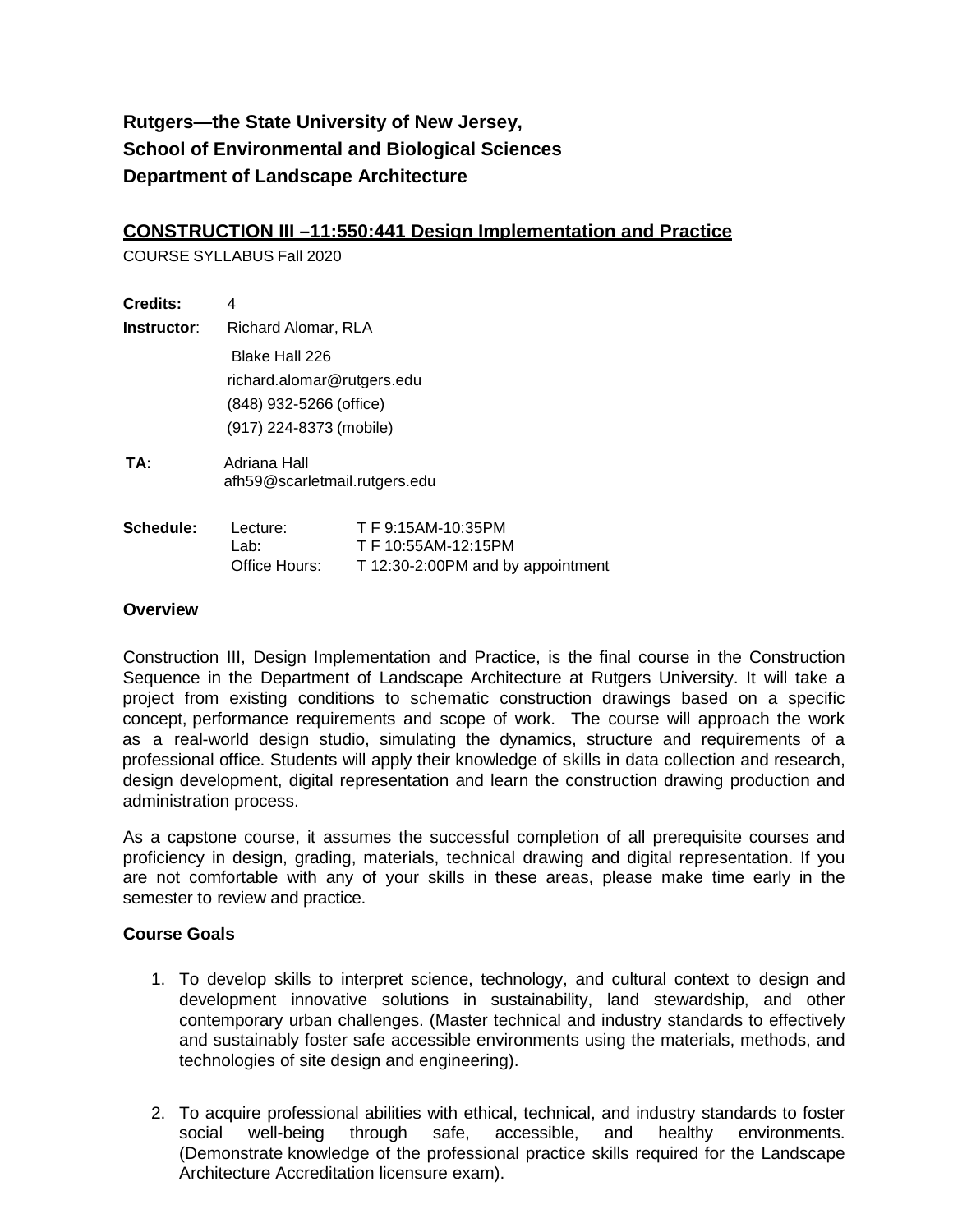3. To explore how to creatively design space and spatial relationships. (Analyze and thoughtfully incorporate natural features and systems to create enduring and ecologically sensitive design solutions).

## **Learning Objectives (LO)**

The learning objectives of this course are:

- *1. Learn the technical aspects of design through the production of plans, sections, details and notes.*
- *2. Learn the professional and administrative aspects of design construction through readings, lectures and focused class discussion.*
- *3. Learn time management skills through coordination of multiple tasks and deadlines.*

The course is designed to review and expand the skills required to develop documents for the construction of a proposed design. The sequencing of work has been developed to build on existing knowledge of design fundamentals, grading and drainage, planting design, materials and construction documentation and administration.

Each phase of work will have multiple parts and will extend over multiple weeks. The assignments are a guide for completing the project successfully and an opportunity to receive input and make revisions to your design and working drawings. They will later form part of the analysis and design for final construction documents.

As a record of your progress and to develop your project management skills you will be required to keep a field book. The field book is a bound notebook that contains to-do lists, work completed and project notes. The field book will be reviewed weekly during studio and will for count in your overall course grade. This reiterates the importance of managing and planning your work.

## **Course Description**

The course is divided into four topic areas:

*1. Grading and Standards Review*

The Grading and Standards Review covers a review of grading, best drawing standards practices for sustainable design and implications of earthwork forms in construction. The assignments will focus on building technical skills in the production of grading plans and sections and back up calculation material.

*2. Stormwater Management*

The Stormwater Management portion of the course reviews soil properties and focuses on water movement through the soil profile and plant selection based on water and sun requirements and spatial and aesthetic considerations. The assignments will emphasize the production of planting plans, sections and details.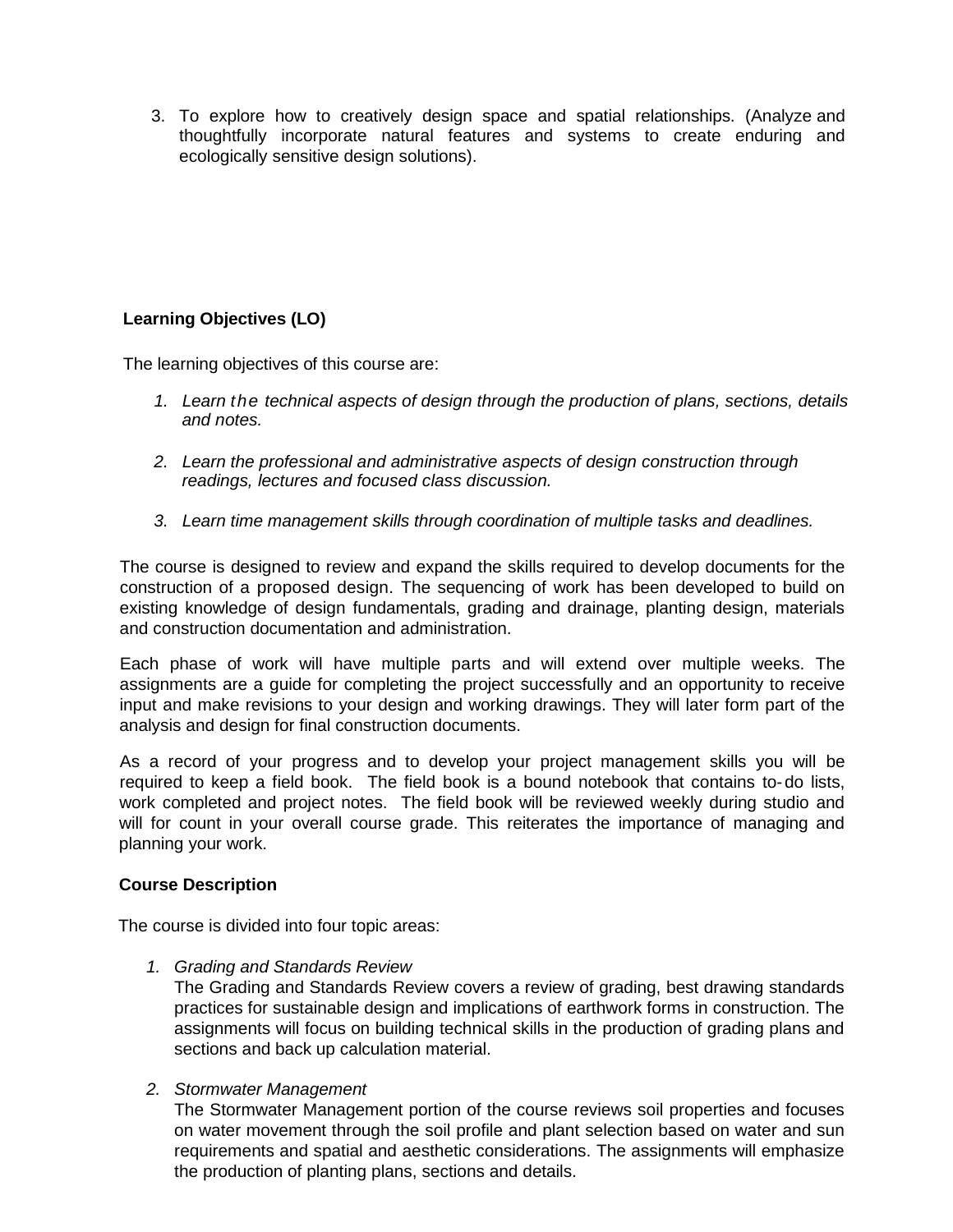#### *3. Implementation*

The Implementation section of the course is an introduction to the production of construction drawings and a review of the design, construction and administrative phases of work in professional practice. Design, grading, planting, materials and detailing will be discussed and practiced through lectures, assignments and the production of construction documents. Aspects of specification writing, construction management and administration will also be discussed in general terms and how they relate to the final project.

*4. Review and Production*

The Review and production section of the course introduces the practice of redlining, peer review and the production of composite drawings to resolve design conflicts.

## **Schedule**

#### 01 Grading and Standards Review

- Week1 Introduction, Grading Review Readings: Site Engineering (SE) pgs. 68-75, 33-62, 63-68 Assignment 2- Existing Conditions Survey Interpolation
- Week 2 Grading Review Reading: SE pgs.77-100
- Week 3 Grading/Drawing Standards Review Reading: SE pgs.101-122 Reading: SE pgs.129-145
- Week 4 Drawing Standards Review Project 1

#### 02 Stormwater Management

- Week 5 Stormwater Management Readings: SE pgs.147-56, 14-156
- Week 6 Stormwater Management Reading: SE pgs. 207-226, 227-243 Exam 1: Grading Implementation Terminology
- Week 7 Soil Profiles, Plant Layout and Water Movement Reading: SE pgs.113-128, Detailing for Landscape Architects (DLA) pgs.51-65
- Week 8 Horizontal and Vertical Layout (Plan and Section) Reading: SE pgs. 279-290

#### 03 Implementation: Construction Documentation and Administration

- Week 9 Landscape Details: Water Movement, Accommodating Growth Readings: DLA pgs. 21-50, 67-94, 95-102
- Week 10 Landscape Details: Health and Safety, Life Cycles Reading: DLA pgs. 113-121, 127-146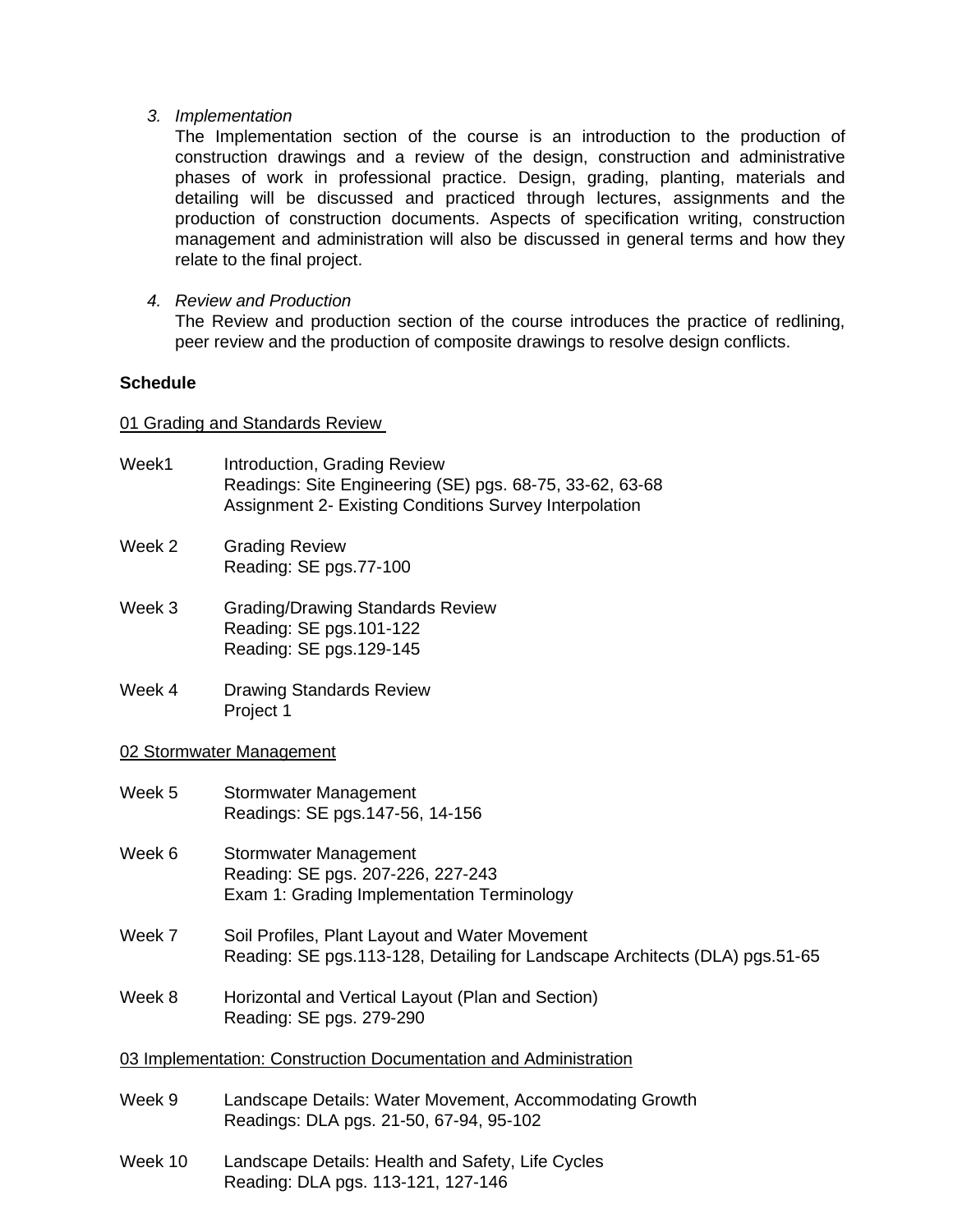- Week 11 Landscape Details: Constructability Reading: DLA 149-182, Landscape Architectural Standards (LAS) pgs. 432-454 Exam 2: Construction Detail Terminology
- Week 12 Environmental and Legal Aspects of Construction Reading: Landscape Architectural Standards LAS pgs. 39-42

#### 04 Review and Production

- Week 13 Project Administration: Project Management and Business Administration Reading: LAS pgs. 43-48, AIA Contract Documents (AIACD) pgs.4-7, Thanksgiving Holiday
- Week 14 Cost Estimating, Bidding and Construction Observation Reading: LAS pgs. 49-56, AIACD pgs. 82-106 Final Exam
- Week 15 Final Project Submittal

For a full description of the semester's project please refer to the Project Schedule.

### **Lecture and Lab Guidelines:**

- 1. Plan your work and schedule.
- 2. Take advantage of your time in studio.
- 3. Keep track of what has been done and what needs to be done. If you plan, you will never be late or miss a deadline.
- 4. No texting, phone calls or non-course related web searches in lecture or studio.

## **Reading**

- 1. Hopper, Leonard J. 2006. Landscape Architectural Graphic Standards. New York, NY: John Wiley and Sons.
- 2. Ryan, Tom R, Edward Allen and Patrick Rand. 2011. Detailing for Landscape Architects. Hoboken, N.J.: John Wiley and Sons
- 3. Strom, Steven, Kurt Nathan and Jake Woland. 2013. Site Engineering for Landscape Architects. 5th Edition Ed., Hoboken, N.J: John Wiley & Sons.

The course instructor will provide additional topical readings.

## **Grading**

Course work is designed to work from short assignments to larger projects, progressively. The final project will progress based on a schedule with milestone submittals. Submittals will be reviewed by a supervisor or mentor, and returned, with comments, for revision.

Revisions will continue through the semester until the work demonstrates a suitable level of proficiency. The milestone submittals and final submittal will contribute to your overall course grade. You will also be responsible to keep track of and plan your work in a Work Log.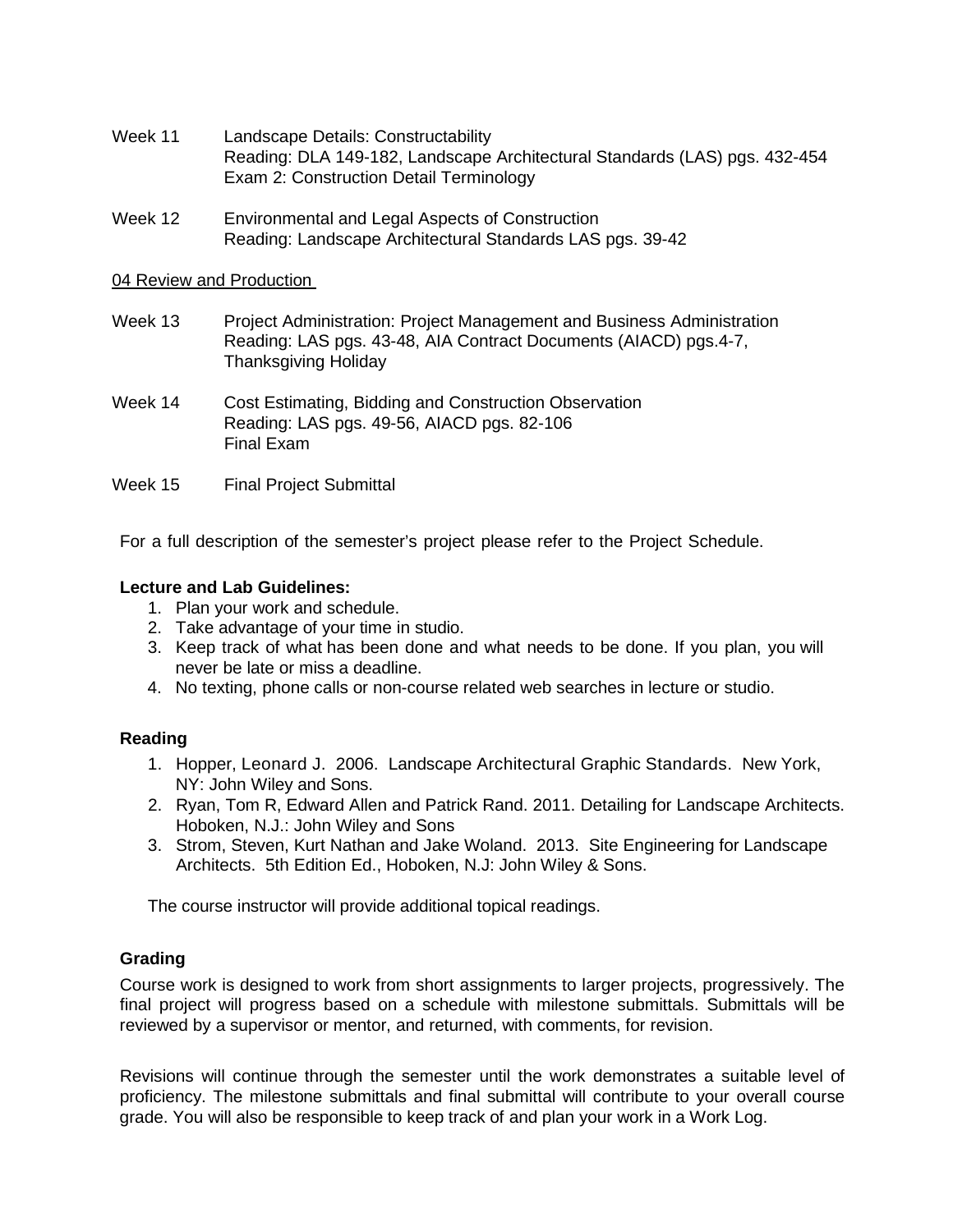The individual break down of your cumulative semester grade is as follows:

| <b>Type</b>        | #             | (Total Value)       |
|--------------------|---------------|---------------------|
| 1. Assignments     | 10            | $(200 \text{ pts})$ |
| 2. Exams           | 2             | $(200 \text{ pts})$ |
| 3. Projects        | $\mathcal{P}$ | $(600 \text{ pts})$ |
| 4. Exercises       | 4             | $(100 \text{ pts})$ |
| 5. Time Management |               | $(100 \text{ pts})$ |

Final letter grades will be assigned using the following scale:

- $A > 90\%$
- $B > 80%$
- $C > 74%$
- $D > 65%$
- $F \leq 65\%$

**The Department of Landscape Architecture uses the following guidelines for understanding appropriate grading in its courses:**

**A – Outstanding** – This not only means fulfilling the requirements, but impressing and going beyond the initial expectations of the project. The student has demonstrated a superior grasp of the subject matter coupled with a high degree of creative or logical expression, and strong ability to present these ideas in an organized and analytical manner.

**B – Very Good** – The student has demonstrated a solid grasp of the material with an ability to organize and examine the material in an organized, critical, and constructive manner. The projects and in-class performance reveal a solid understanding of the issues and related theories or literature.

**C – Acceptable** –The student has shown a moderate ability to grasp concepts and theories for the class, producing work that , while basically adequate, is not in any way exceptional. This performance in class display a basic familiarity with the relevant literature and techniques.

**D – Unacceptable** – The work demonstrates a minimal understanding of the fundamental nature of the material or the assignment with a performance that does not adequately examine the course material critically or constructively. Students cannot graduate from the Landscape Architecture program with 2 D's in required 550 classes.

**F – Failure** – The student has demonstrated a lack of understanding or familiarity with course concepts and materials. Their performance has been inadequate. Failure is often the result of limited effort and poor attendance which may indicate that the student is not in the proper field of study.

It will be the responsibility of each student to track their own academic progress throughout the semester. Interim grades will be available to students on an individual basis. Students should make an appointment with the instructor to review interim grades.

Appointments must be made at least one week in advance of any meeting.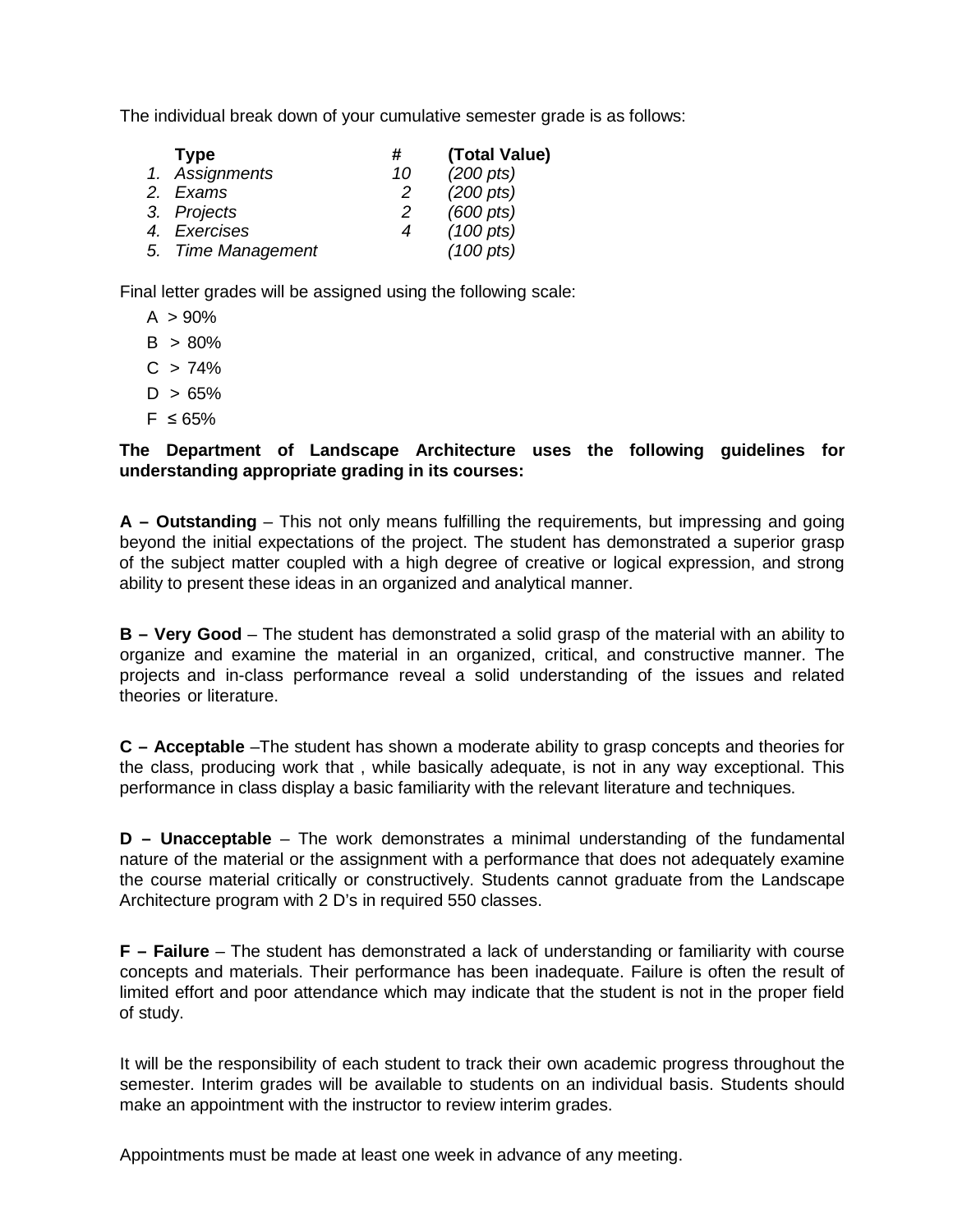## **Attendance**

Attendance at scheduled Lab and Lecture sessions is mandatory. If a circumstance arises which prohibits your attendance at any class session, please notify the instructor 24-hours prior to the class and an alternate arrangement will be made. Keep in mind that your participation in class discussions and submission of in-class exercises will contribute to your overall course grade.

There will be no opportunity to make up a missed quiz, in-class exercise or guest lecture.

Beyond the above recommendations, this course utilizes the Department's policy on attendance which reads:

Attendance and participation in all lectures and studios are essential if the student is to achieve his/her maximum potential. More than three unexcused absences will result in a step reduction in your semester grade. Each additional three absences will result in another step reduction.

A minimum level of participation is defined as being in attendance for the entire duration of a class session. It is the student's responsibility to be in attendance at all required classes and all personal plans should be made in accordance with the schedule.

Please note that attendance will be taken at the start of each class and late arrivals will be marked as an absence.

### **Student Work**

Submitted drawings, models, photographs, or written papers for any project assigned in Landscape Architecture courses are considered the property of the Department and may be retained in its archives for exhibition and accreditation purposes. Should your drawings be retained by the Department, you will be given the opportunity to obtain a print or photographic record of your work. Department files are otherwise not available to students.

## **Facilities**

No class can be taught without reliable facilities. But your use of the facilities is dependent upon responsible use with particular regard to the clearly established rules about their use as specified in the student handbook[:](http://landarch.rutgers.edu/current_students/student%20handbook/StudentHandbook_web_Se)

[http://landarch.rutgers.edu/current\\_students/student%20handbook/StudentHandbook\\_web\\_Se](http://landarch.rutgers.edu/current_students/student%20handbook/StudentHandbook_web_Se) ctI.pdf

These rules cover access to studio and vandalism, table assignments, personalization of work space, smoking and drinking, use of the lockers, access to the reference collection, and basic rules governing the use of the computer lab. Failure to observe rules may result in loss of access.

## **Equipment**

The student handbook also includes a section governing the use of equipment[:](http://landarch.rutgers.edu/current_students/student%20handbook/StudentHandbook_web_Se) [http://landarch.rutgers.edu/current\\_students/student%20handbook/StudentHandbook\\_web\\_Se](http://landarch.rutgers.edu/current_students/student%20handbook/StudentHandbook_web_Se) ctII.pdf .

This section includes rules specifying use department equipment including of projection equipment, department cameras, and drafting equipment.

## **Personal Circumstances**

If you encounter any personal circumstances that inhibit your ability to fulfill the requirements of this course, you should contact the instructor immediately. Likewise, any student with special need, circumstance or disability should make an appointment with the instructor during the first